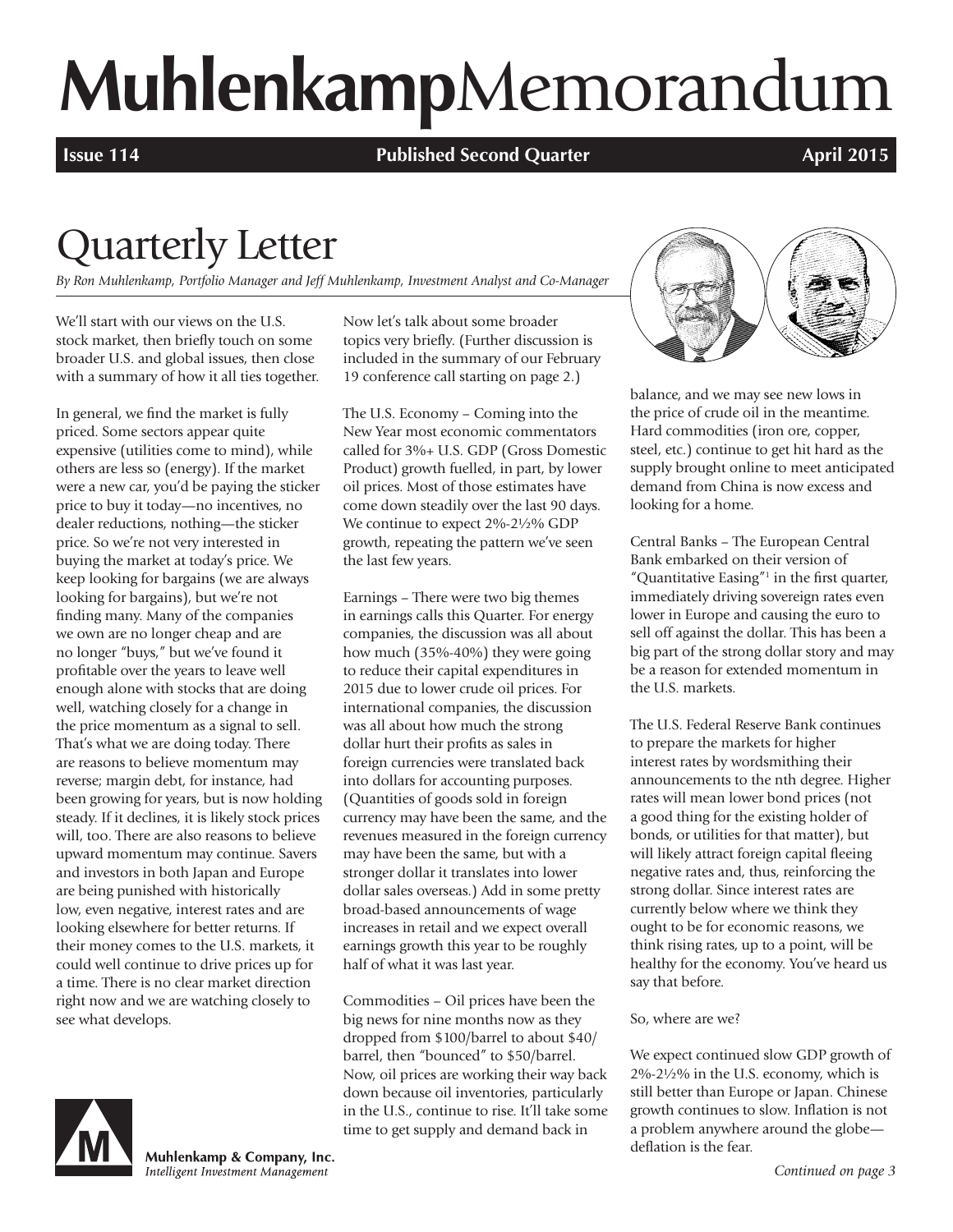# Portfolio Managers: Investment Outlook for 2015

*On Thursday, February 19, I hosted a conference call with Ron and Jeff Muhlenkamp (portfolio manager and co-manager). We took a hard look at 2014 performance and hashed out what they see happening in the economy and the markets, as well as their investment outlook for 2015. A transcript and audio file are available on our website, but here are some highlights of our conversation.* 

*— Tony Muhlenkamp*

#### **Why energy stocks look interesting again…**

Since mid-2010, we had been impressed with the price spread between crude oil and natural gas. We thought the price of crude oil would come down over a period of a few years, primarily through the substitution of natural gas. So, we invested in energy stocks that we thought would

**2** benefit from a shift from crude oil to natural gas. [*To learn more, visit our website to read,* **Natural Gas: An Energy Game Changer**.]

Crude oil prices began to decline in the summer of 2014, as supply outstripped demand and inventories began to build. Market participants expected OPEC to cut production to maintain prices, but on Thanksgiving, they declined to do that opting to maintain market share instead. At current prices, energy stocks are starting to look interesting again.

We have identified energy-related companies with viable business models and markets, whose stock prices are far cheaper than they were nine months ago. Some include petrochemical companies that use natural gas as a feedstock. For example, a cracker plant "breaks" ethane (a major component of natural gas liquids (NGLs), abundant in the Marcellus and Utica fields) into ethylene. Through a series of additional "downstream processes," ethylene becomes polyethylene, which, in turn, becomes plastic. And, of course, plastics are everywhere.

We always want to own good companies at cheap prices. When prices get cut in half, we go looking for bargains.

#### **Why airline stocks look attractive…** For airlines, fuel is a major cost and,

for the past nine months, they have benefitted from the lower price of crude oil. For the last three or four years, they have also benefited gradually from the fact that managers are running the business differently. Historically, most airline managers have been retired pilots who love to buy airplanes. Anytime they started making cash flow,<sup>2</sup> they'd expand the fleet—buy new airplanes and fly more routes. Airlines are still buying new airplanes and retiring old ones, but they are now taking the cash flow and paying down debt rather than expanding the fleet.

We continue to monitor our airline investments to determine if the newfound discipline holds.

#### **What's happening with biomedical stocks…**

While we believe today's biomedical innovations are encouraging, we are mindful that "you can turn a good company into a bad investment, if you pay too much for it." That's just one of the challenges of investing in a growth industry where value-oriented stock metrics may not apply. Additionally, sometimes stock prices across an industry become too expensive.

We attempt to balance our risk-reward model by owning large, multinational companies that have solid balance sheets and strong management teams. Many of these companies have collaborative partnerships with smaller, cutting-edge companies. These partnerships provide shareholders the opportunity to participate in emerging discoveries while managing the downside risk associated with owning very small companies.

Thematically, we are looking for companies that we think will develop new ("next-generation") treatments that both improve the human condition and provide cost savings to the healthcare delivery system. Areas of interest include:

- Rethinking the approach to the war on cancer;
- Curing diseases that were previously life-long conditions; and
- Transforming the model of healthcare from disease management to disease prevention through personalized medicine.

Tammy Neff, Investment Analyst, addressed this topic at our November 12, 2014 investment seminar and wrote a primer about the drivers of biomedical innovations. To learn more, refer to our website for **Game Changers in Biomedical Science**.

#### **Why we do not favor bonds…**

The only reason to own bonds is if you think interest rates are going down. Interest rates are currently minimal and the Federal Reserve recently suggested that it will start raising interest rates in mid-year.

People think bonds are safe because they're guaranteed. Bonds are only safe when interest rates don't go up. If interest rates go up, bond prices go down. That's an arithmetic certainty.

For more about interest rates, be sure to attend our upcoming investment seminar/ webcast on Tuesday, May 5. Details are included on the last page of this newsletter.

#### **Why we think it's a stock picker's market…**

Last year, on average, sales of companies in the S&P 5003 grew at about 4%, and profits grew at about 10 percent. Going forward, we think sales growth will be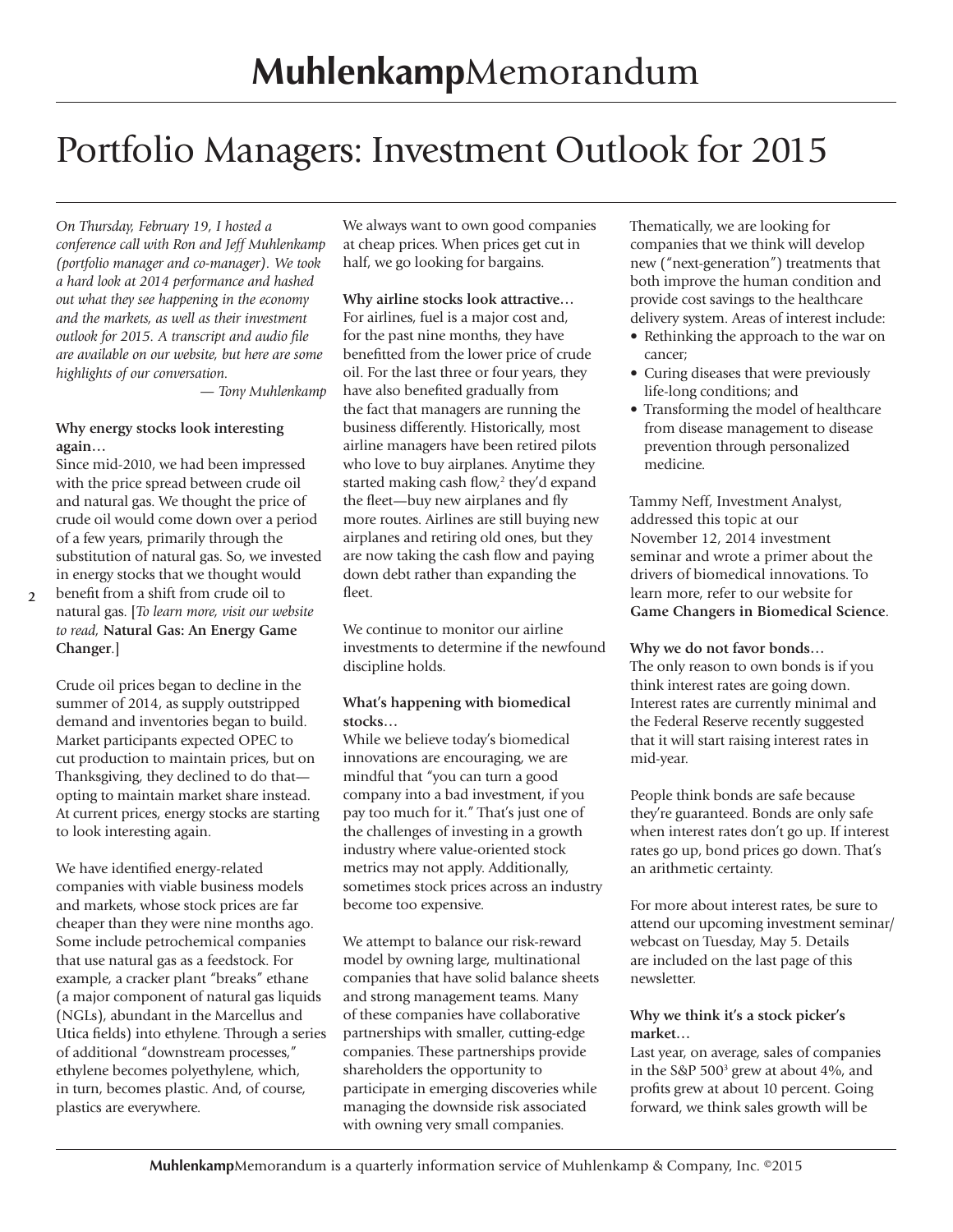more like 2-3%, and profits more on the order of 5 percent. So, the growth that we've seen in corporate earnings is leveling off.

Further, while we don't see a recession in the U.S., Europe is flirting with one, and China's economic growth remains slow. These international circumstances contribute to a stronger dollar, relative to the euro and Japanese yen. For large, international companies, like those in the S&P 500, about one-third of their earnings come from overseas. (Remember, a strong dollar benefits the the U.S. consumer, but hurts U.S. companies' exports.) A stronger dollar also means that earnings reported in a foregin land are reduced when translated back to U.S. dollars for accounting purposes. We started seeing that in companies' fourth quarter reports.

All of this is reflected in our 2015 investment outlook: If the U.S. economy grows at 2%-2½% and inflation is not a problem, we think stocks, at about 18 times earnings, are fully priced. We're still finding good companies— but most of them are fully priced. (Hence, last year's capital gains distribution; we harvested some of the companies that we owned.) When the market is fully priced, we believe it favors the active stock picker.

#### **What's happening overseas….**

On January 22, 2015, Mario Draghi, head of the European Central Bank (ECB), announced the launch of Quantitative Easing in March with an even bigger program of purchasing assets than people had expected: approximately  $€1.1$  trillion  $($1.16\text{ trillion})$  to come in  $€60\text{ billion}$ monthly installments. That's similar to what Japan has done, and to what the United States has done. In both cases, it didn't seem to help the economy much, but it did goose the stock market. While that's interesting to us, the European Union continues to have a debt problem, particularly in the southern countries.

On January 25, 2015, the Greeks elected a new government that ran on a platform of repudiating their debt. They have

made that case to their lenders (e.g. the Germans), who, in turn, have responded, "If you refuse to pay your debt, we won't lend you any more money." Negotiations are problematic, making it difficult to predict the outcome.

On a separate front, any country that produces and exports crude oil is now getting dramatically less in revenues. The poster child for that is Russia—a major exporter of crude oil. Russia is also a big borrower of U.S. dollars. When selling crude oil for \$100/barrel, Russia was easily able to meet the interest payments on their U.S. loans. At \$50/barrel, that gets a little tougher. When you throw in that Russia is engaged in a shooting war in the Ukraine, which has prompted the western countries to sanction them—which means nobody's allowed to lend them money not only are they having difficulties paying the interest on their debt, they can't roll it over either.

We think Japan remains in a perilous position. QE hasn't worked for them yet; we don't expect it will. Japan may enter a rapid decline if its citizens start fleeing the yen because they don't think it holds its value very well. Further, in October 2014, the Government Pension Investment Fund (GPIF), which manages Japan's national pension system (the world's largest pension fund), announced that it would cut its allocation to domestic bonds by nearly half to 35 percent. GPIF raised allocations to domestic and foreign stocks and foreign bonds to 25%, 25% and 15%, respectively.4

China remains an interesting place from the perspective of having a billion people

moving up the prosperity ladder at a pretty good clip. It remains a hazardous place because the growth drivers of the past 10 years have pretty much run their course. And, in the process, China incurred a lot of debt which hasn't been fully absorbed. If China ends up defaulting, there are repercussions outside of the country.

*The opinions expressed are those of Muhlenkamp & Company and are not intended to be a forecast of future events, a guarantee of future results, or investment advice.* 

### Quarterly Letter

*continued from cover*

European and Japanese central banks have adopted Quantitative Easing (they're printing money) just as the U.S. Federal Reserve is planning to continue "normalizing" its monetary policy by raising interest rates. (The first step in normalization was the end of our QE program). This has boosted the dollar versus the euro and the yen which, in turn, boosts the purchasing power of the U.S. consumer, but squeezes profitability for American exporters and lowers the dollar earnings of U.S. based international companies.

Crosscurrents anyone?

Meanwhile, stocks are fairly to fully priced, so we're treading carefully. M

*The comments made by Muhlenkamp & Company in this commentary are opinions and are not intended to be investment advice or a forecast of future events.*

<sup>1</sup> Quantitative Easing (QE) is a government monetary policy used to increase the money supply by buying government securities or other securities. Quantitative easing increases the money supply by infusing financial institutions with capital in an effort to promote increased lending and liquidity. Central banks tend to use quantitative easing when interest rates have already been lowered to near 0% levels and have failed to produce the desired effect. The major risk of quantitative easing is that although more money is floating around, there is still a fixed amount of goods for sale. This may eventually lead to higher prices or inflation.

<sup>2</sup> Cash Flow represents the cash a company is able to generate after paying out the money required to maintain or expand its business.

<sup>3</sup> S&P 500 Index is a widely recognized, unmanaged index of common stock prices. The S&P 500 Index is weighted by market value and its performance is thought to be representative of the stock market as a whole. **You cannot invest directly in an index**.

<sup>4</sup> Source: "Japanese Pension Funds Announce Portfolio Shift:" *The Wall Street Journal;* March 20, 2015